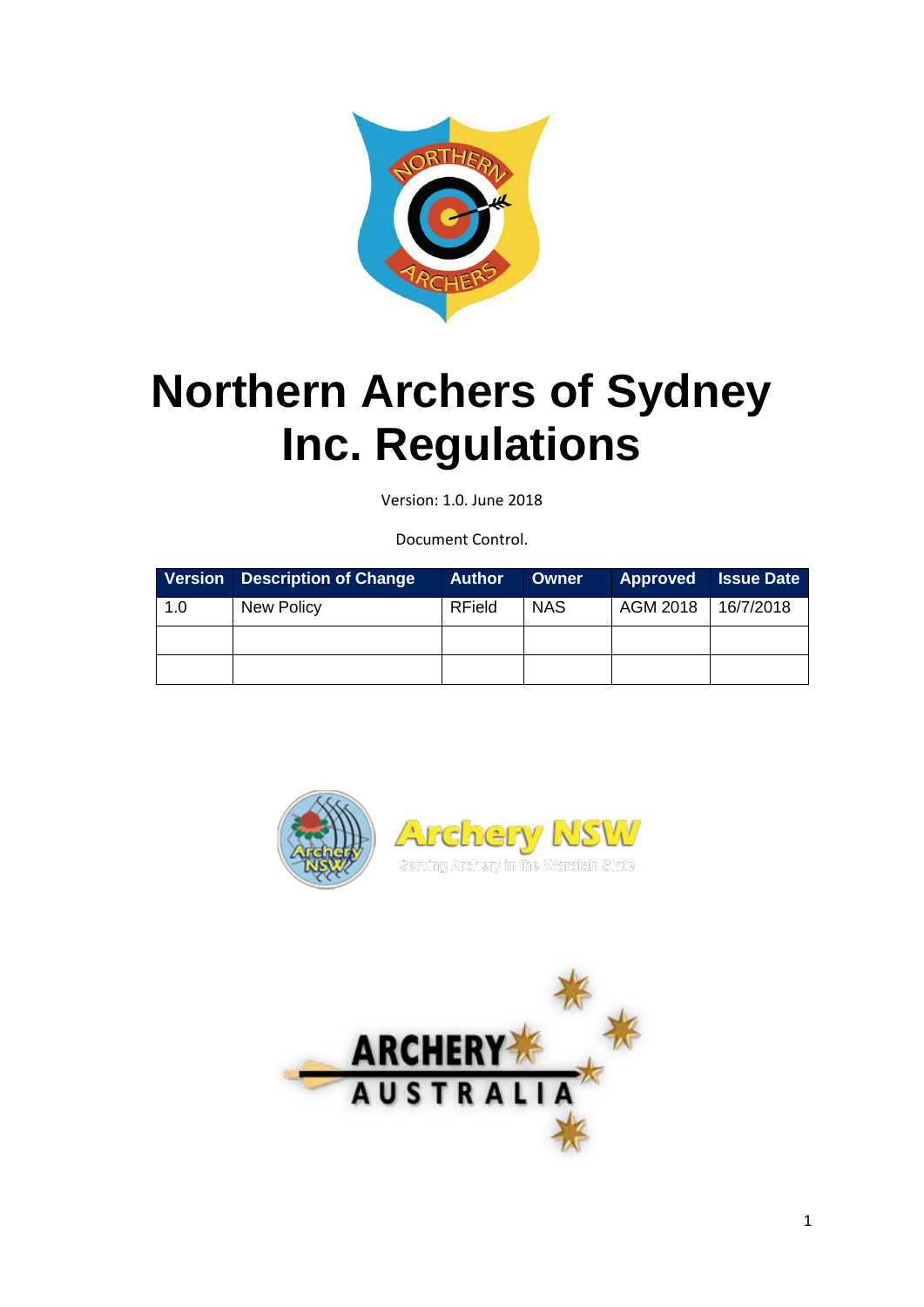# **Table of Contents**

| 1.  |      |  |  |  |  |
|-----|------|--|--|--|--|
| 2.  |      |  |  |  |  |
| 3.  |      |  |  |  |  |
| 4.  |      |  |  |  |  |
| 5.  |      |  |  |  |  |
| 6.  |      |  |  |  |  |
| 7.  |      |  |  |  |  |
|     | 7.1  |  |  |  |  |
|     | 7.2  |  |  |  |  |
| 8.  |      |  |  |  |  |
| 9.  |      |  |  |  |  |
|     | 9.1  |  |  |  |  |
|     |      |  |  |  |  |
| 11. |      |  |  |  |  |
| 12. |      |  |  |  |  |
| 13. |      |  |  |  |  |
| 14. |      |  |  |  |  |
| 15. |      |  |  |  |  |
| 16. |      |  |  |  |  |
| 17. |      |  |  |  |  |
| 18. |      |  |  |  |  |
|     |      |  |  |  |  |
|     |      |  |  |  |  |
| 21. |      |  |  |  |  |
| 22. |      |  |  |  |  |
|     |      |  |  |  |  |
| 24. |      |  |  |  |  |
|     |      |  |  |  |  |
|     |      |  |  |  |  |
|     |      |  |  |  |  |
|     |      |  |  |  |  |
|     | 28.1 |  |  |  |  |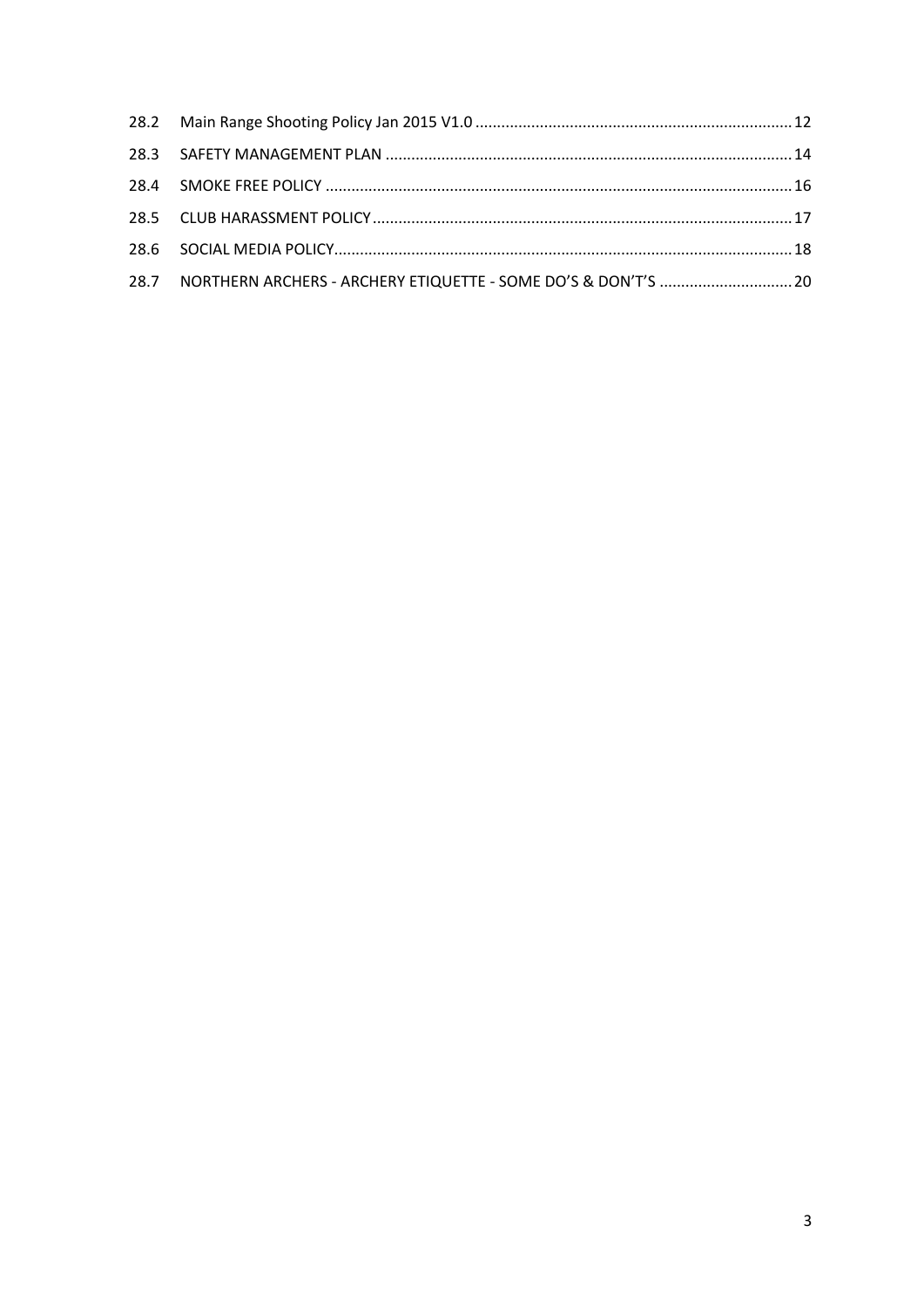# **NORTHERN ARCHERS OF SYDNEY INCORPORATED, Regulations – June 2018**

# <span id="page-3-0"></span>**1. AUTHORITY**

- a) These Regulations are to be read in conjunction with Northern Archers of Sydney Constitution.
- b) If doubt arises as to the construction or interpretation of these Regulations, the decision of the Committee of Management after consultation with the membership, recorded in the Minutes shall be conclusive and binding on all the members of the Association.

#### <span id="page-3-1"></span>**2. ALTERATION OF THE REGULATIONS**

Additions, alterations or amendments to these Regulations may be made by the Committee of Management, provided that:

- a) Notice of the proposed addition, alteration or amendment, together with the reasons provided by a member, are given in writing to the Secretary at least thirty (30) days prior to the Ordinary General Meeting at which such additions, alterations or amendments are to be considered.
- b) Within fourteen (14) days of receipt of the aforesaid notice, the Secretary shall have the proposed addition, alteration or amendment, together with the reasons, displayed on the notice board.
- c) A decision to alter the Regulations shall be made by a majority vote of the total membership at an Ordinary General Meeting and endorsed by Committee of Management at a duly convened meeting of the Committee.

# <span id="page-3-2"></span>**3. MEETINGS OF THE COMMITTEE OF MANAGEMENT**

- a) The Committee of Management shall meet separately from the General Meeting, at least three times in each Club year, at a pre-arranged time and venue. A meeting may be deferred if it is apparent before the meeting that a quorum cannot be achieved.
- b) The order of business for a meeting of the Committee of Management shall be:
	- i Apologies
	- ii Confirmation of the minutes of the previous meeting
	- iii Matters arising from those minutes
	- iv Correspondence since the last meeting and treatment of business arising therefrom v General business
- c) The minutes of the meetings of the Committee of Management shall be available to the members at the club rooms within 3 weeks of the meeting.

#### <span id="page-3-3"></span>**4. GENERAL MEETINGS**

- a) In addition to the Annual General Meeting, General meetings will be held quarterly, with no more than 15 weeks between meetings.
- b) The minutes of the General Meetings will be available to the members at the club rooms within 3 weeks of the meeting.

#### <span id="page-3-4"></span>**5. EQUIPMENT**

a) The equipment used in the club will be WA or AA approved.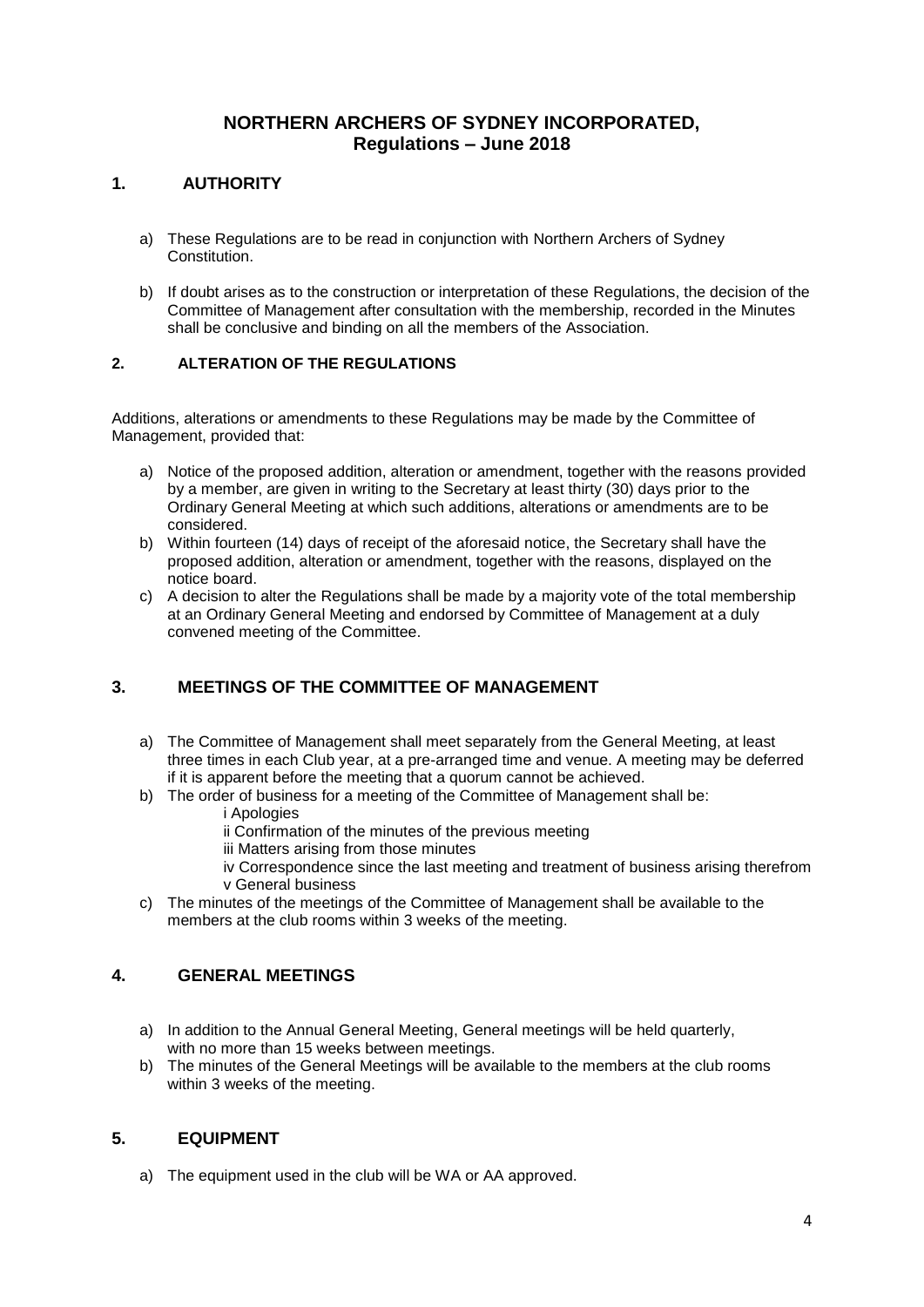- b) Any archer with physical limitations which make the use of the above equipment impractical may apply to the Committee of Management for exemption from this rule. The Committee, if it is satisfied with the reasons submitted, may allow the member to use other than the above-mentioned equipment and shall convey the decision in writing to the member concerned.
- c) No broad heads may be shot. Wooden shafts with field points may be shot at club targets if the points are glued with Araldite, epoxy resin glue or hot melt glue.
- d) No bow in excess of 60lb (at the archers draw) may be used unless specifically authorised by the Committee of Management.

#### <span id="page-4-0"></span>**6. CONDUCT OF SHOOTS**

The rules governing all club shoots shall be those laid down by Archery Australia and World Archery or other club associated affiliations. Club shoots are defined as those with a controlled shooting line and Director of Shooting. Casual or social shoots organised by the Club operate under the same rules, but also those imposed by the CoM and Club safety documentation.

#### <span id="page-4-1"></span>**7. RISK MANAGEMENT**

#### <span id="page-4-2"></span>**7.1 Northern Archers Risk Management Plan**

This plan is available as a separate document from the Secretary and is available in the Club house for the purposes of the following:

- a) To reduce the incidents of injury to range users, participants, officials, spectators and other persons associated with the use of the range in the archery activities mentioned above.
- b) To provide a fun, healthy and safe sporting environment for individuals to participate and enjoy the sport of archery.
- c) To minimize potential club liability as a result of poorly managed range usage during the activities mentioned above

#### <span id="page-4-3"></span>**7.2 Main Range Shooting Policy**

The main range shooting policy as defined in Appendix section 26.2 is available on the Clubs website and in the clubhouse and should be reviewed from time to time.

#### <span id="page-4-4"></span>**8. CLUB FEES**

Annual membership fees shall be set by the Committee of Management from time to time after consultation with the membership at an Ordinary General Meeting and shall be subject a thirty (30) day period of notice.

#### <span id="page-4-5"></span>**9. MEMBERSHIP CATEGORIES & SUBSCRIPTIONS**

- a) The categories of membership are defined by AA policy no. 1010, "Membership Terms and Conditions" and any other categories the Committee of Management deems necessary to assist in the functioning of the Club.
- b) Rates of joining fees and annual subscriptions shall be determined by the Committee of Management. Except in the case of Associate Members, annual subscriptions shall include AA and ANSW affiliation fees.
- c) Annual Subscriptions fall due on the annual anniversary date of a potential member's initial membership to Archery Australia and Northern Archers. These subscriptions are to be paid via the Archery Australia online membership renewal. Members who have any fees or subscriptions outstanding shall not be permitted to shoot until all fees are paid.
- d) All Members, other than Associate Members or Visiting Members, must be affiliated to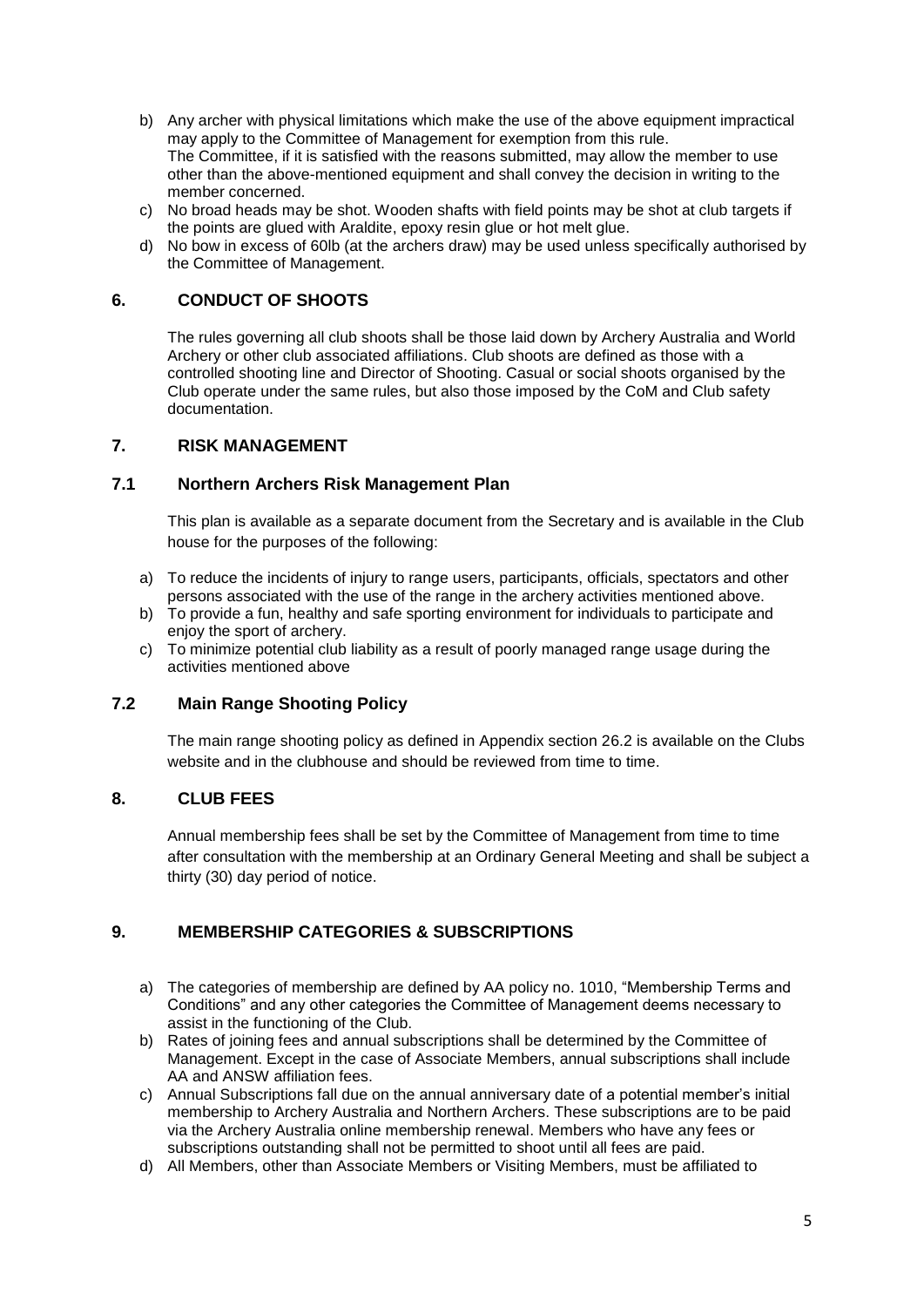Archery Australia, Archery New South Wales Inc. and Northern Archers of Sydney Incorporated, and if shooting in any tournament, under the auspices of these organisations must represent this Club. Senior members other than Associate or Visiting Members may invite guests to shoot at the club range, provided that such guests are financial shooting members of an Archery Club affiliated to Archery Australia.

- e) Members of other clubs who are affiliated through these clubs with ANSW may become Associate Members of Northern Archers on payment of the appropriate fees.
- f) A social member shall be a non-shooting member, they have debating rights only. No other fees, joining, shooting, range or affiliation, are required.
- g) Full time students 18 years and over and members 65 years and over joining the Club shall be required to pay the rates for club membership fees specified. They shall continue to be required to pay full affiliation fees to AA/ANSW

#### <span id="page-5-0"></span>**9.1 REGISTER OF MEMBERS**

A register of financial members will be kept on the noticeboard and updated on a regular basis in line with Ordinary General Meetings or as the updates are required.

#### <span id="page-5-1"></span>**10. CLUB SYMBOLS & UNIFORM**

- a) The badge of the club shall be a blue and gold shield with a superimposed target pierced by an arrow in the gold.
- b) The club uniform shall comprise of the currently available shirts as approved by the Committee of Management from time to time
- c) Members are encouraged to wear the club uniform at all club occasions and external events to foster a sense of being part of a team.
- d) AA and ANSW Tournaments You are encouraged to wear the club uniform for these tournaments. This promotes the club and a team philosophy. National and State Team shirts are also permitted where appropriate or where directed by NSO or RGB officials such as State Coaches etc.

#### <span id="page-5-2"></span>**11. CLUB CHAMPIONSHIPS**

A Club Championship shoot shall be conducted annually during October, November or December. The round shall be at the discretion of the Committee of Management and the date listed on the Clubs' Event Calendar.

#### <span id="page-5-3"></span>**12. CLUB LEAGUE (SEE APPENDIX 26.1 FOR RULES)**

A regular competitive social shoot operated under a handicap system for members, junior and senior, shooting various rounds, to encourage our members to compete a little more, improve skill and to develop social cohesiveness and interaction.

#### <span id="page-5-4"></span>**13. TOURNAMENTS – REGISTERED AA AND ANSW SCHEDULED**

The CoM can organise and run tournaments across the year as it so chooses. Examples of previously run tournaments are;

- a) WA1440's (Feb)
- b) Northern Junior Challenge (April)
- c) WA900 (July)
- d) Northern Bare All (Feb)
- e) Fred Herbert Memorial Clout (Oct)
- f) State Championships Clout (Nov)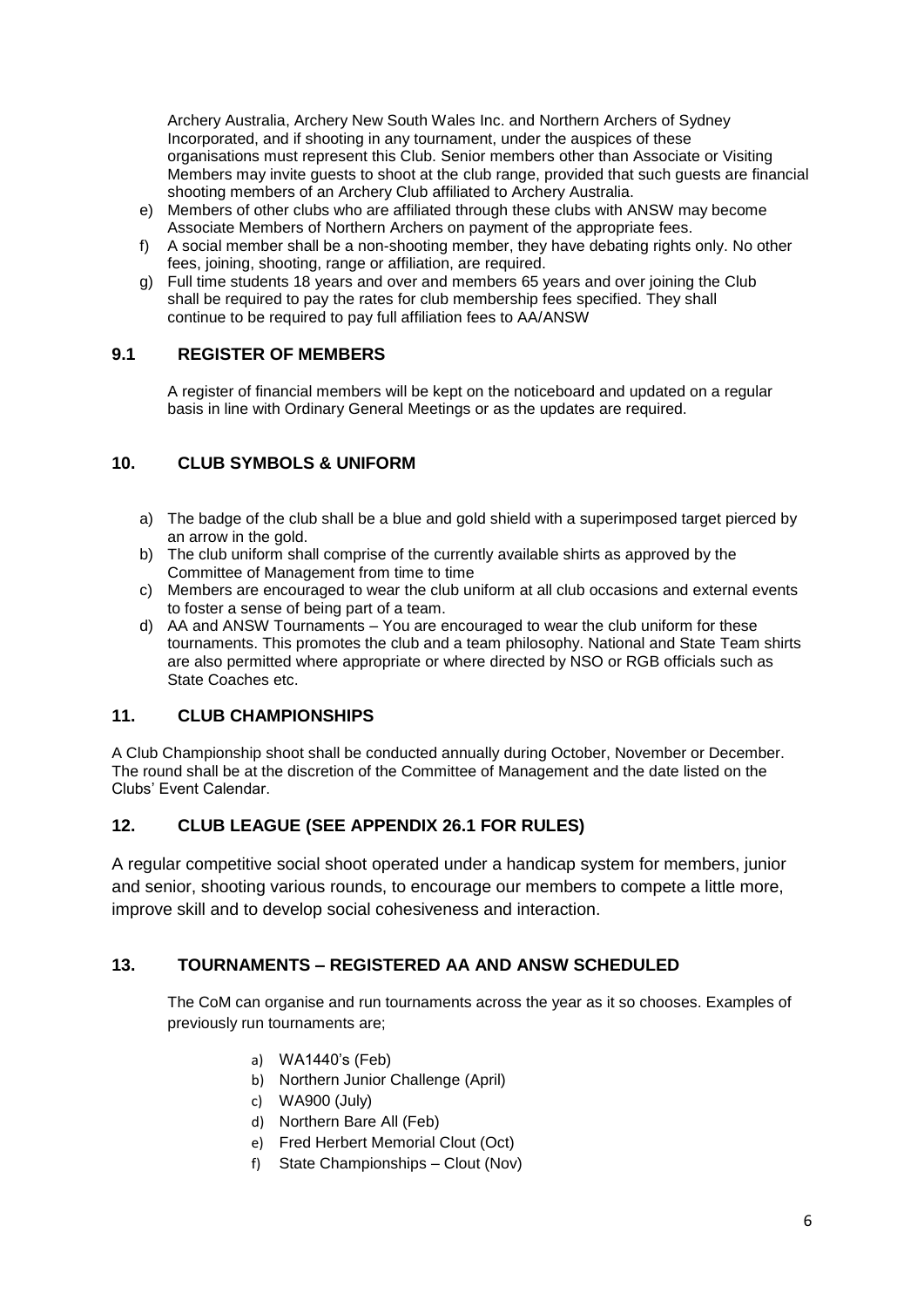Ideally, all registered tournaments to be run in the coming calendar year should be submitted to ANSW in Oct/Nov of preceding year for ANSW calendar coordination and registered with Archery Australia at the beginning of the year.

# <span id="page-6-0"></span>**14. QUALIFIYING RANKING EVENTS (QRE'S)**

The CoM can run any number of QRE's as it sees fit across the calendar year as long as they are registered with AA a month before the event.

## <span id="page-6-1"></span>**15. LIQUOR & DRUGS**

No person shall be permitted to shoot while showing the adverse effects of liquor or drugs. Alcohol is not to be consumed on the range and only around the clubhouse at club hosted social events. Persons not conforming to this regulation will be subject to the disciplinary procedures described in these regulations.

# <span id="page-6-2"></span>**16. DUTY OFFICER**

- a) Each Saturday and Sunday a member of the Club shall be appointed Duty Officer for the day.
- b) The Secretary shall draw up a duty roster well in advance and this shall be displayed on the notice board. A copy of the roster will be emailed to every member involved and posted on the club noticeboard.
- c) The responsibilities of the Duty Officer are outlined in the Regulations under the Safety Management plan 26.3.

# <span id="page-6-3"></span>**17. EQUIPMENT CONTAINERS**

The Club has 3 equipment containers for storage of equipment. Only one of these is accessible to the general membership. To enable members to shoot during the week, members may request a key to the general access container. This container has target faces, sign in book and a safety flag. Those with access must ensure they have signed in and the safety flag has been hoisted. On completion of their shooting, the general access container must be closed and locked or that responsibility passed to another Club member still on site.

A key can be issued upon request via email to the Club Secretary and will be entered into the key register. Keys must be returned on cessation of membership to Northern Archers.

#### <span id="page-6-4"></span>**18. PROVISION OF INFORMATION TO MEMBERS**

- a) The Club maintains a website and Facebook page for distributing information to its members. Within the club house various noticeboards are available to display the event information for entries for all National and State events throughout the year
- b) Club wide emails are sent via the Secretary only.
- c) To assist members to buy and sell equipment, space shall be provided on the notice board for the display of such advertising and in addition if so desired, can be advertised on the Club website.

### <span id="page-6-5"></span>**19. ARCHERY EQUIPMENT FOR BEGINNERS**

- a) The Club shall maintain suitable archery equipment for use by beginners.
- b) The Committee of Management shall set the hiring charge for this equipment.
- c) Persons using the equipment shall be informed that it must not be used at a range exceeding 30 metres.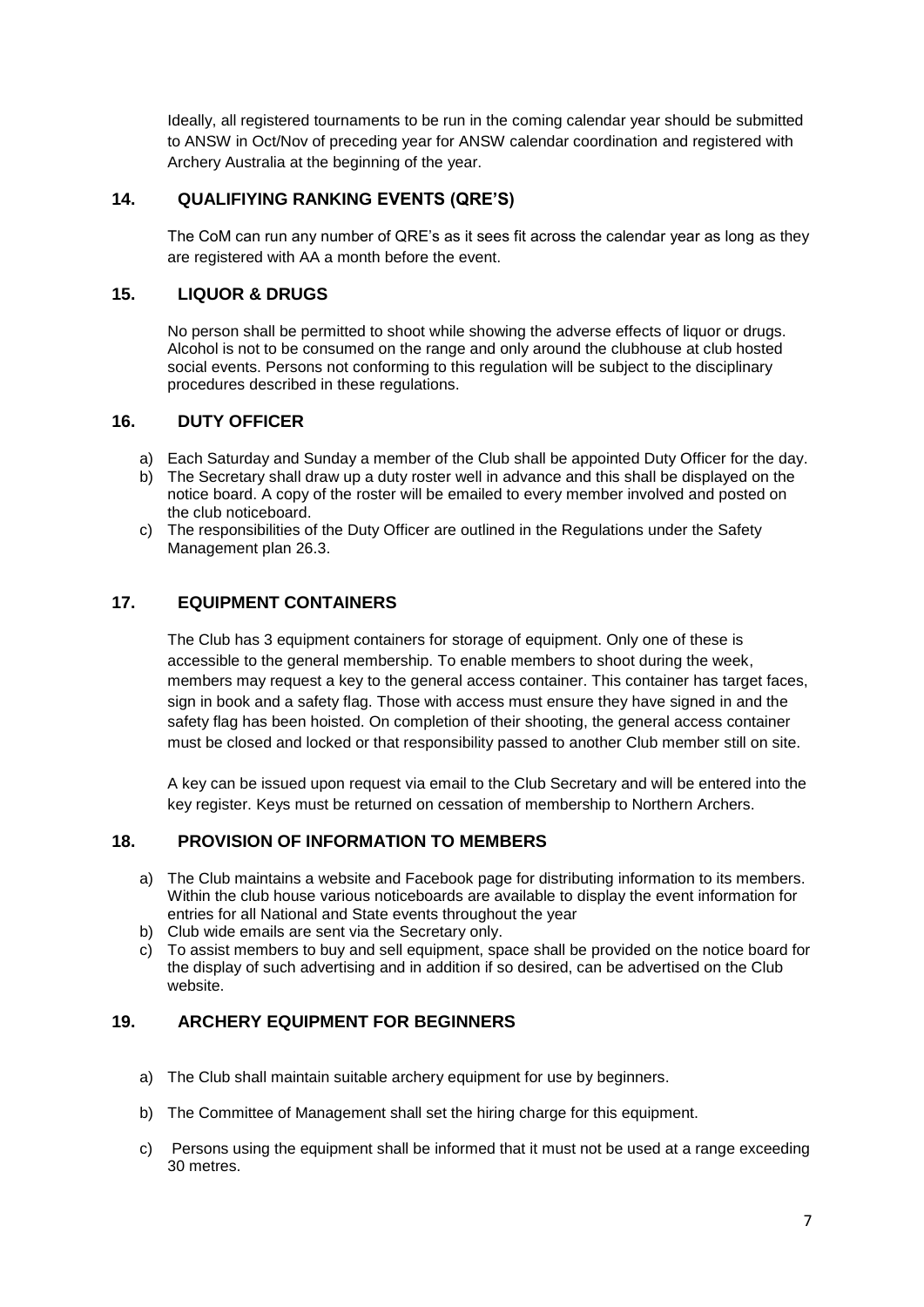# <span id="page-7-0"></span>**20. MEMBERSHIP QUALIFICATION TESTS**

- a) Persons from Archery Australia or Archery Alliance affiliated clubs and those that have completed beginner's courses at other clubs or organisations may qualify for membership at Northern Archers by completing a membership qualification test by way of an assessment performed by a Senior member of the Club.
- b) They shall be required to prove their competence by shooting 6 ends of 6 arrows, commencing at 20 metres. That competence must show that they have a reasonable archery technique that does not require them to undertake a Beginners class in the opinion of the Assessor. The Committee of Management may waive this requirement if it is satisfied that the person concerned is an experienced archer, proficient at shooting at a greater distance.
- c) A person shall not shoot at a distance greater than 10 metres beyond that at which he/she is qualified.

# <span id="page-7-1"></span>**21. CONDUCT OF MEMBERS & ASSOCIATES**

- a) Members wishing to bring a visitor to the Club who wishes to shoot providing they are an affiliated member of ANSW (RGB) or AA (NSO) should first obtain approval of a Committee of Management or if not available, the Duty Officer if available. All visitors must have an Archery Australia membership card whilst on the range and must be made acquainted with the main range shooting policy and general safety rules by their host member. All visitors must fill in the sign-in book.
- b) Associate Members shall not have the right to bring to the Club a visitor who wishes to shoot without first advising the Secretary

#### <span id="page-7-2"></span>**22. KEYS TO CLUBROOMS**

- a) Members of the Committee of Management shall be supplied with a key to the club rooms.
- b) Other members who use the club on a regular basis during the week may apply to have a key issued to them via the Committee of Management on a case by case basis.
- c) The Committee of Management at its absolute discretion may issue a key to a member on the understanding that it is not to be transferred to another person under any circumstances.
- d) The Committee of Management reserves the right to demand the return of keys at any time.
- e) Keys must be returned on cessation of membership of Northern Archers.

#### <span id="page-7-3"></span>**23. APPROVAL OF EXPENDITURE**

- a) The Treasurer shall be responsible for recording income and expenditure of the Association and for receiving or disbursing monies either by EFT, cash or other instrument.
- b) The Treasurer and Secretary together on their own authority may incur expenditure on any single item to a limit of \$1500 between General Meetings.
- c) Expenditure on any single item between \$ 500 and \$3500 must be authorised in advance by the Committee of Management.
- d) Expenditure more than \$3500.00 on any single item may only be authorised by the Committee of Management after being brought as an Agenda item to an Ordinary General Meeting for approval. Members wishing to address the Ordinary General Meeting about the proposed expenditure can so do.
- e) Recurring expenditure, e.g. lease payments, internet/telephone charges, requires prior authorisation at the level appropriate to the total expenditure and not that appropriate to individual payments.
- f) Several items that must be acquired together to be of use to the Club shall be regarded as a single item for the purpose of authorisation.
- g) Multiple disbursements on a single item shall be regarded as a single disbursement for the purpose of authorisation.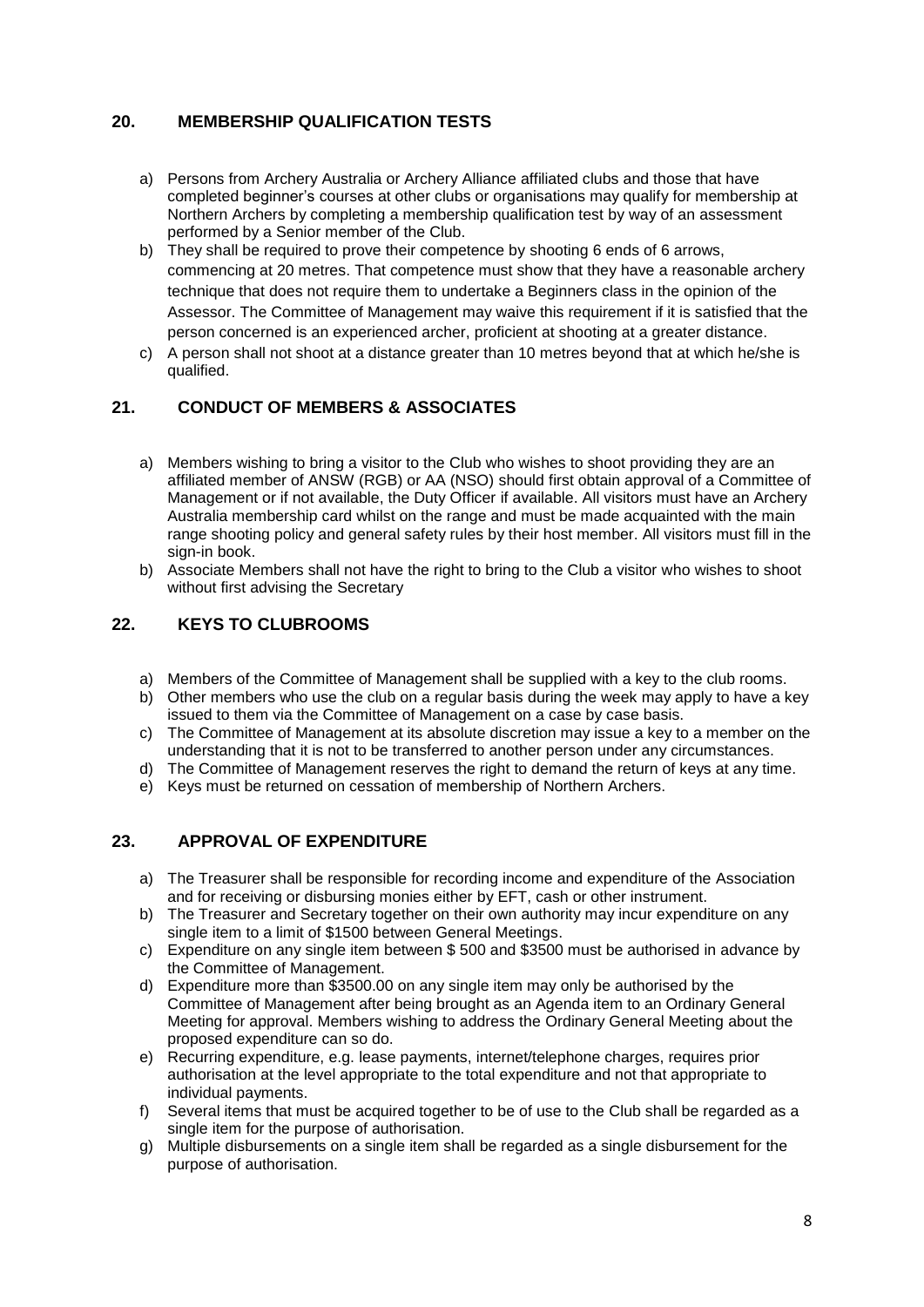# <span id="page-8-0"></span>**24. PRESENTATIONS & AWARDS**

ANSW and AA awards are received on a regular basis. The presentation of awards shall take place at the choosing of the Committee of Management. These are likely to be at Club League shoots, General Meetings, or social occasions such as the yearly Christmas party.

#### <span id="page-8-1"></span>**25. CLUB RECORDS**

Any club record claimed must have been shot at a controlled shoot run at the range and registered in Archers Diary for the sake of recording keeping. You must shoot the AA round relevant to you bow and age division. No other rounds are recognised.

Scoring is via AA policy with electronic scoring and paper score sheet backup and this must be witnessed and signed by the Archer and at least one other member shooting with the member claiming the record.

# <span id="page-8-2"></span>**26. CLUB SUPPORT OF MEMBERS REPRESENTING AUSTRALIA**

The club where appropriate will provide financial support to the value of \$600.00 once a year to archers competing at international events if it can be shown that those archers have put back into the club via participation in the following club events during the year:

- a) Club working bee x 2,
- b) Come and Trys x 4,
- c) Competition setups x 3,
- d) Show support and compete in up to 3 Club Handicap League rounds.

Potential applicants must apply in writing to the Secretary of the Club where that request will be put the Committee of Management for review and further advisement.

#### <span id="page-8-3"></span>**27. WORKING BEES**

The club runs several working bees a year to keep the range and its equipment in top condition. Members are expected to participate as required. Notification of working bees will be sent prior to the date set. Whilst the working bee is in progress, the main range and beginners' areas will be closed to any and all shooting during the working bees.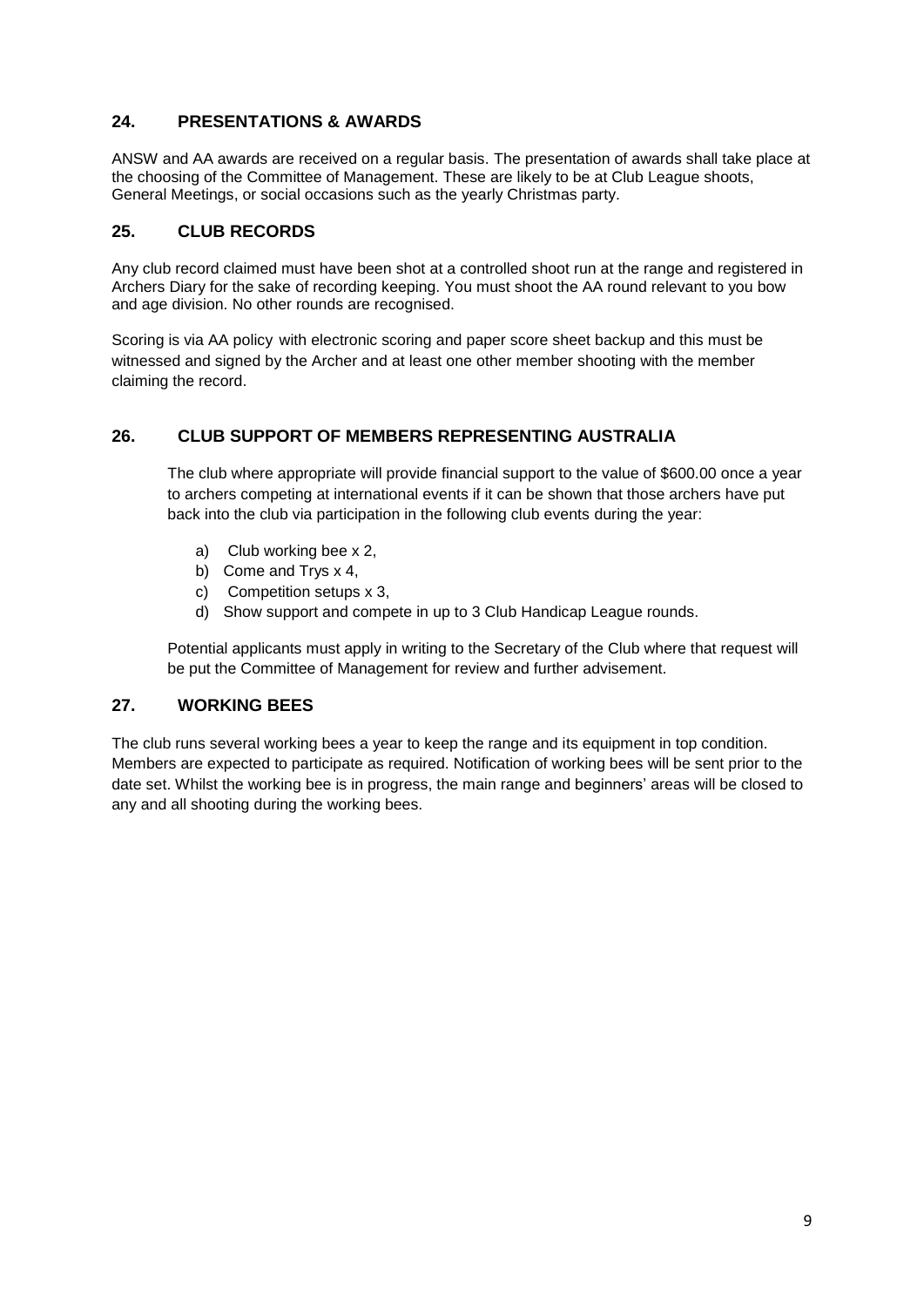#### <span id="page-9-0"></span>**28. APPENDIX - CLUB POLICIES**

#### <span id="page-9-1"></span>**28.1 Northern Archers League Competitions.**

- *Aim: A regular competitive social shoot for members, junior and senior, shooting various rounds, to encourage our members to compete a little more, improve skill and to develop social cohesiveness and interaction.*
- 1) The leagues will be known as the "Northern Archers Handicap League" and "Northern Archers Midweek League.
- 2) The leagues are controlled by the Committee of Management (CoM) and any decision on any matter concerning the league is final.
- 3) Competitions will be based upon the AA handicap rating and classifications, as administered by the club recorder and/or the CoM.
- 4) Northern Archers Handicap League will consist;
	- a) 12 rounds will be held twice per year with rounds being about 2 weeks apart with first scoring arrow at 9.30am.
	- b) Competition rounds will be held on a Saturday or Sunday, generally on an alternating basis, taking into account external competitions and other club activities.
- 5) Northern Archers Midweek League will consist of;
	- a) Up to 11 rounds on a weekday to be determined during school terms with first scoring arrow at 10.00am.
- 6) Competition rounds may be of any type deemed appropriate and which can conform to the AA handicapping and classification system and may include rounds shot in external competitions, such as the Northern FITA Star and Junior Challenge.
- 7) Competition rounds will be advertised in the club calendar and will have 'right of way' on the shooting range. Members not participating in the League but wishing to use the range at the same time as the League will have to 'fit in' in a safe manner. That is either join the League shoot or utilise the Beginners Area.
- 8) Participants must be Full or Associate members of Northern Archers or be a member of a club affiliated with AA. They must have an established handicap rating with Northern Archers and as a minimum have a 3rd class classification and be qualified to shoot at least 40 metres to participate and receive competition points. (Note: Archers who do not meet these criteria (incl. members of other clubs) may, at the discretion of the CoM, be allowed to shoot in order to develop their skill or help establish their handicap rating or classification).
- 9) Entry fees will be set by the CoM for all participants eligible to receive competition points. The club will match these entry fees, dollar for dollar, with the total amount collected being used for the winning prizemoney at the end of the competition.
- 10) The club will also provide an appropriate prize to the value of approximately \$12 to the winner of each round of a competition.
- 11) The number, length and timing of any rest breaks taken during the shooting of a League round will be determined by consensus of the archers participating in that round. All archers must be ready to recommence shooting at the agreed time. A participating archer may during a rest break shoot on a blank practice butt at no more than 10m for the physiological purposes of staying "warm & loose".
- 12) The overall order of placings in each round is found by:
	- a) Firstly, determining which archers have shot above their rating and which have shot equal to or below it, and then,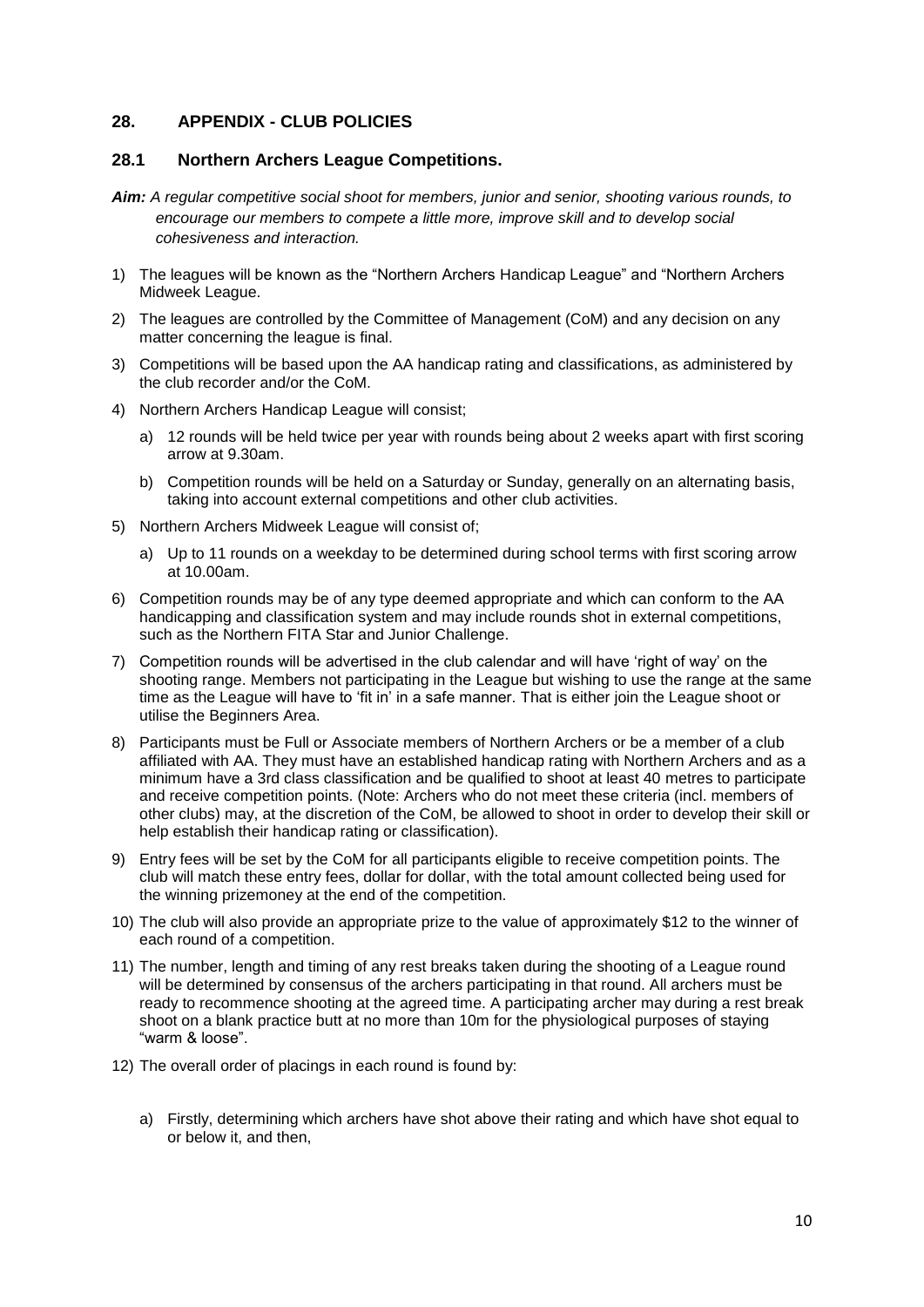- i) For archers who have shot below or equal to their current rating: the place in which they finish is sorted according to their adjusted score as determined the AA competition management system "iscored today" or in the event of electronic failure then AA ratings tables. Archers who have shot an equal score shall be separated by a countback.<sup>1</sup>
- ii) For archers who have shot above their rating: the place in which they finish is sorted according to how much above their rating they shot. Only a maximum of 3 ratings points will be taken into account to determine the placings. (i.e. archers who shot >3 points above are automatically deemed to have shot 3). Archers who have shot the same amount above their rating shall be separated by a countback.<sup>1</sup>
- b) Finally, the overall order is determined by placing those who shot over their handicap, in front of the others, in their respective finishing orders.
- 13) Points are allocated to the placing according to a 50-point sliding scale. i.e.  $1^{st} = 50$  pts,  $2^{nd} = 49$ pts,  $3<sup>rd</sup> = 48$  pts, and so on.
- 14) At the end of the competition the archer with the highest point score, based on their best 6 rounds will be declared the winner. In the event of archers being equal then their placing will be determined by a shoot off<sup>2</sup>.
- 15) At the end of each competition there will be prizes for 1<sup>st</sup> place,  $2<sup>nd</sup>$  place &  $3<sup>rd</sup>$  place, with the prizemoney being split 50%, 33%, and 17% respectively. In addition, 1<sup>st,</sup> 2<sup>nd</sup> and 3rd place will receive sponsor's prizes, i.e. if there are three sponsors. first place will have first choice of the sponsor's prizes and second place second choice.
- 16) Participants must have completed 6 rounds in the competition to be eligible for any prizes.
- 17) A league ladder will be displayed on the website and in the clubhouse when made available by the Club Recorder showing the current placings, the 'best 6' points progression and the average points/round of each of the participants.
- <sup>1</sup>**Countbacks:** Used to split competitors on equal placings by first counting total no. of 10s of each archer, if still equal then total no. of Xs, then if required total no. of 9s. If still equal after all this then they are declared equal and awarded the same no. of points.
- <sup>2</sup>**Shoot Offs:** Consist of 18 arrows (3 ends) @ 50m on an 80cm face. The archers score being adjusted according to their handicap using the AA ratings table. If the archers are still equal then successive round of 18 arrows are shot, in the same manner as the first, until a winner emerges.

To enhance the spectacle and competition, the shoot offs may be held in a matchplay style where by at the finish of each end the adjusted scores are calculated and the progress of the scores are announced to the archers and spectators.

Please note: As of January 2018, we have a new rule regarding handicaps, which we will be utilizing from Rd 1 2018. For an existing archer who has had a club handicap for a minimum of 5 shoots (club leagues or tournaments). Your handicap will now be an average of the last five recorded events. Therefore, your handicap will represent your current form and can vary both in a positive or negative direction after each event. A new archer to the league will still be required to shoot five events to gain a handicap. In their next five events their handicap will raise by half of any amount they shoot over their handicap (this is how the league was run in 2017). At the conclusion of their first ten events, the handicaps from their last five events will be averaged and they will compete under the same rules as everyone else.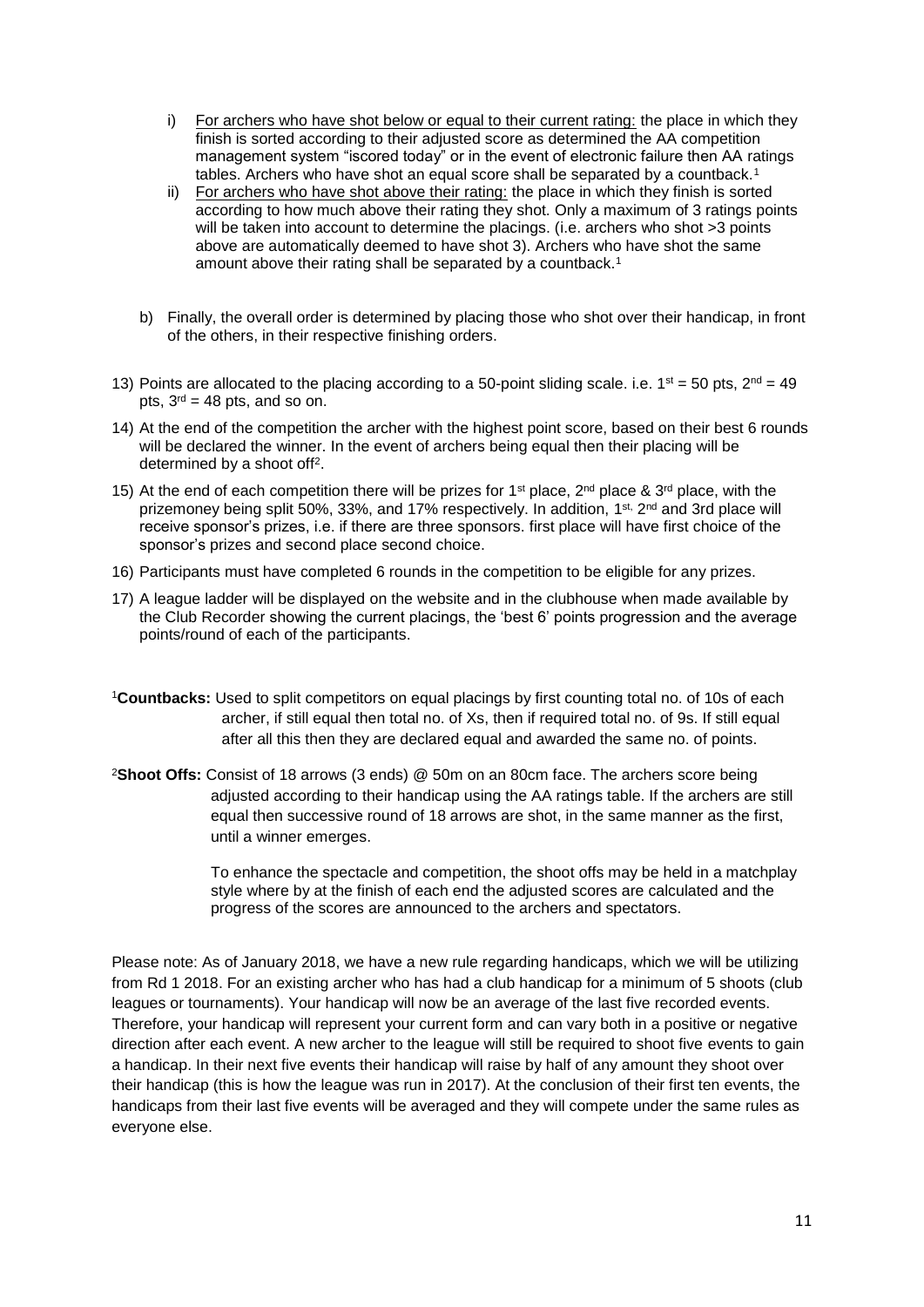<span id="page-11-0"></span>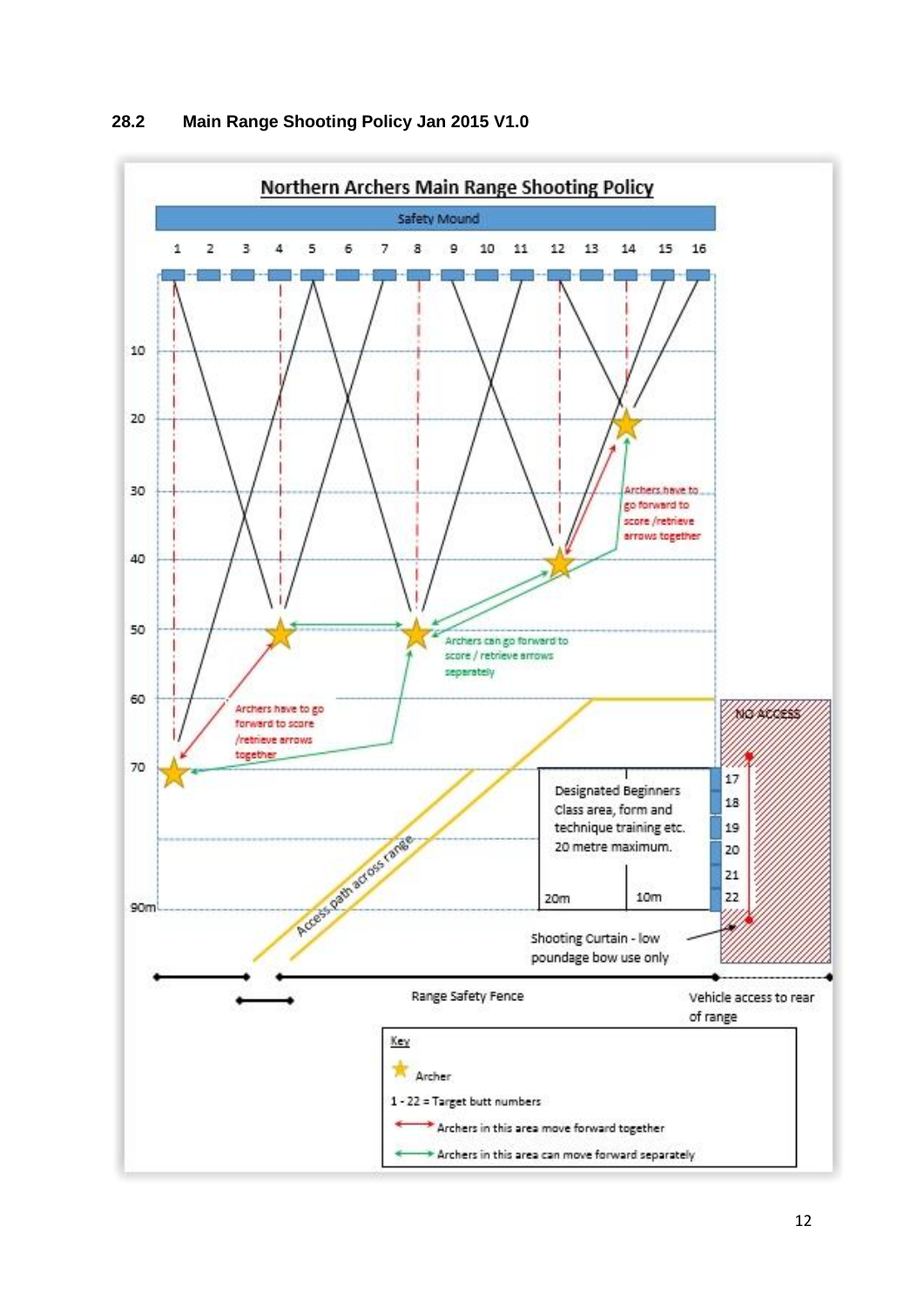#### *Our current shooting policy has been amended to reflect the Safety Guidelines laid down by Archery Australia, dated January 2011 and modified to suit the Archery Range Configuration Nov 2015.*

The following shooting policy will be adhered to by all members when using the main target range.

- 1. Under normal conditions Archers will shoot the longer distances from the lefthand side of the range, tapering across to the shortest distances on the righthand side of the range (when viewed from the Club House), at all times complying with the Range Shooting Policy set out below.
- 2. To be in front of other archers shooting on an adjacent target, there must be at least two (2) clear target lanes separation to be in front to a maximum of 20m, but subject to weather conditions this may be reduced to 10m.
- 3. The following rules will apply if Archers wish to go forward to score or retrieve their arrows independently of other archers shooting on the range – To be able to do this, there must be at least **two (2) clear lanes on either side for distances up to 30m**, **three (3) clear lanes on either side for distances over 30m to 50m** and **four (4) clear lanes for shooting distances over 50m.** If this is not the case Archers may only go forward and score/retrieve their arrows with other Archers shooting on other targets which are overlapping theirs, using the two (2), three (3) or four (4) clear lanes rules.
- 4. To facilitate maximum range flexibility, Target number one (1) has been designated as the only target to be used for shooting at 90m, other than during competitions when the shooting is under the control of a Director of Shooting (DOS). Further, should the range be congested, which is often the case on weekends, Archer(s) shooting a defined round, which includes 90m are entitled to shoot 6 practice arrows plus 36 scoring arrows, after which they have to move to a shorter distance, *i.e.* in the event of other archers wishing to shoot that target or when requested by the Duty Officer.
- 5. Archers shooting a defined round are entitled to shoot up to two distances on the one target before being required to change to a different target. They may be required to move and will do so if requested in the event that another/other Archers wish to shoot on that target in order to maintain the 'preferred taper' as referred to in the Range Shooting Policy (refer as example).
- 6. Archers not shooting a defined round shall be limited to shooting a maximum of 36 arrows from one distance. They will then be required to move to another target or take a break, if so requested.
- 7. Archers wishing to tune their equipment at short distance will be required to use the main range on the right-hand side or the Designated Beginners area at a maximum distance of 20m, under the proviso that they must fit in with any Beginners classes being conducted on target 17-22. They must shoot the same distance and also go forward together with the class to retrieve their arrows.
- 8. Maximum distance to be shot on targets 12 to 16 is 50m when beginners' classes or Come and Trys are on in the Designated Beginners Area. The same rule of 2 clear lanes applies to be able to go forward to the target independently.
- 9. Where all targets are being used and congestion appears likely to continue, members wishing to shoot should introduce themselves to the existing member shooting at the distance they wish to shoot rather than occupy another target. In extenuating circumstances, a temporary target may be setup for someone, subject to the distance wishing to be shot and shall wait until a re-organisation can be arranged amicably with other archers, keeping in mind that Point 5 above may be invoked and in addition complying with lane separation rules above. If a latecomer chooses not to set-up a temporary target she/he must wait until others have completed their rounds and a target becomes vacant.
- 10. This policy is mandatory and will be adhered to and policed by all members. Should a breach of this policy by a member be reported to the Committee of Management the case will be investigated and if proved to the satisfaction of the Committee the disciplinary provisions set out in the By-laws will be invoked. Where possible Archers are encouraged to shoot in two's or three's to a target in order to provide maximum range utilisation.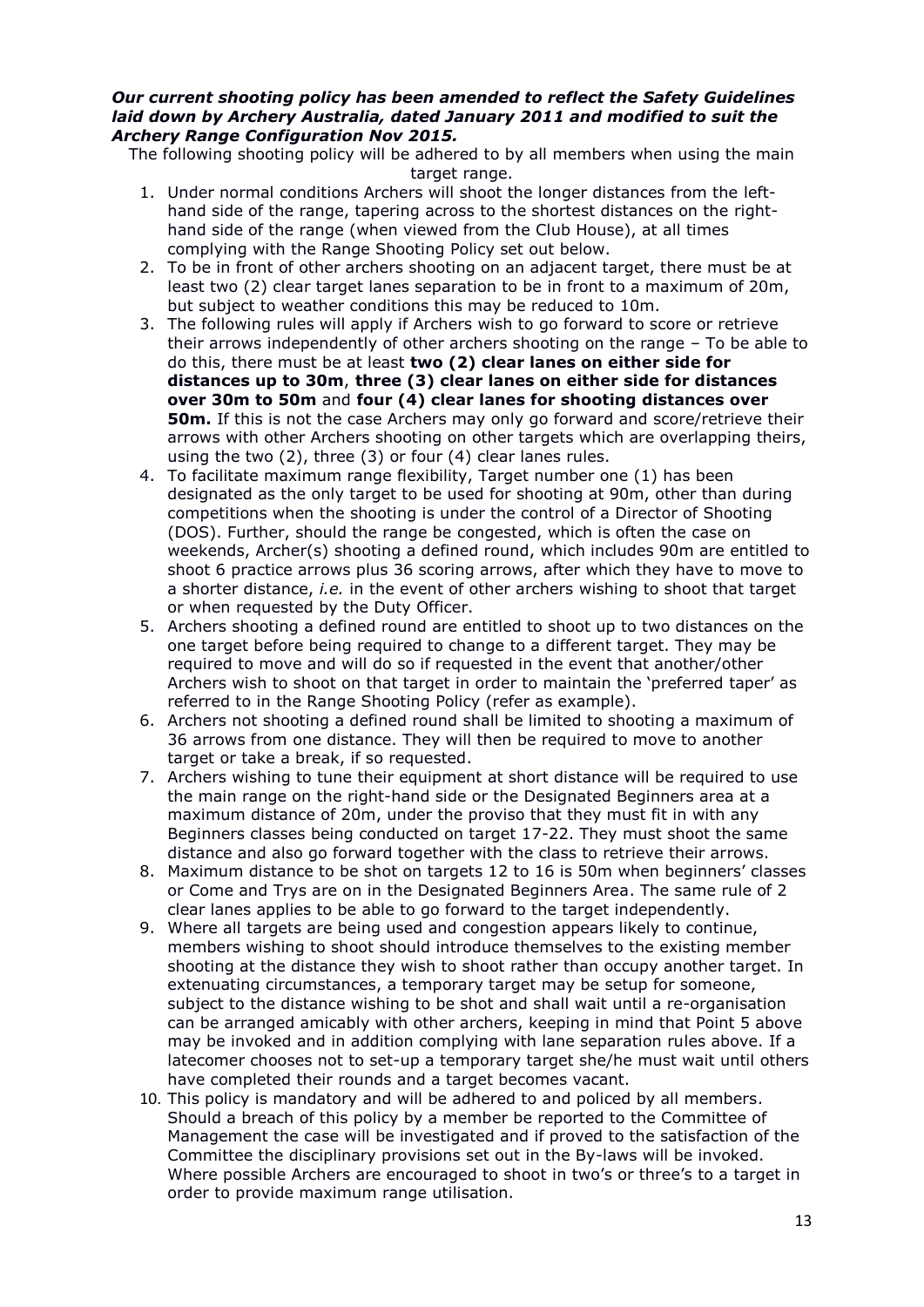# <span id="page-13-0"></span>**28.3 SAFETY MANAGEMENT PLAN**

The Safety Management Plan for Northern Archers of Sydney consists of the following;

- a) This document
- b) Main Range Shooting Policy
- c) Risk Management Plan
- d) Bushfire Management Plans

All members are responsible for safety on the range both personal and of those around them. Unsafe situations or incidents are to be reported to a member of the CoM as soon as possible.

1.On Saturdays and Sundays a Duty Officer shall be in attendance where possible in accordance with a predetermined roster.

2. All Members of 12 months standing and over, or if otherwise suitably qualified, and being 18 years or older, may be required to share the role of Duty Officer. To this effect, a roster shall be drawn up at half yearly intervals.

3. The Duty Officer shall have the authority to see that the Safety Management Plans and Regulations are adhered to,

4. In the absence of a Duty Officer, the first archer utilising the range shall perform the function of Duty Officer in relation to safety until he/she leaves, when the next archer shall assume this duty of safety. This especially applies to weekdays.

5. The Duty Officer shall be readily identifiable by a hi vis vest.

6. As the range is in use 7 days a week, a red flag shall be raised adjacent to the club house on the flagpole to indicate members are present and shooting. In addition, permanent signs advising the general public that archery is in progress are secured to the range boundary fence.

7. All Members, Associate Members, Temporary Members and Visitors must sign the attendance book prior to commencement of any shooting activity for insurance purposes. This will also serve as a continuing acknowledgment of the Club's Main Range Safety Policy and Risk Management Plan.

In addition to signing the attendance book all archers must make themselves aware of who is the Duty Officer of the day if available.

Further, an attendance book/sheet shall be kept in the equipment shed to be signed by all archers using the range during those times that the clubhouse is closed or when arriving prior to the opening of the club house.

8. Archers on adjacent targets must follow the Main Range Shooting Policy and maintain a distance spacing and formation that is considered satisfactory by all archers participating, taking into account the abilities of the individual archers and field weather conditions at the time.

9. Archers/persons shall not proceed between the targets and the mound until archers on adjacent targets have been advised by the call "Going Behind" and have ceased shooting.

10. Should any archer/person go on or be behind the mound all shooting on the range must stop immediately.

11. No archer whilst aiming shall raise his/her sights above the target butt at any time and prior to changing distances the sight setting for the new distance shall be checked by the archer.

12. No member under the age of fifteen (15) years of age shall be permitted to shoot, unless another competent archer over the age of eighteen (18) years is present, or unless approved by the Committee.

13. Weighing of bows shall be carried out under the supervision of the Duty Officer or Senior members.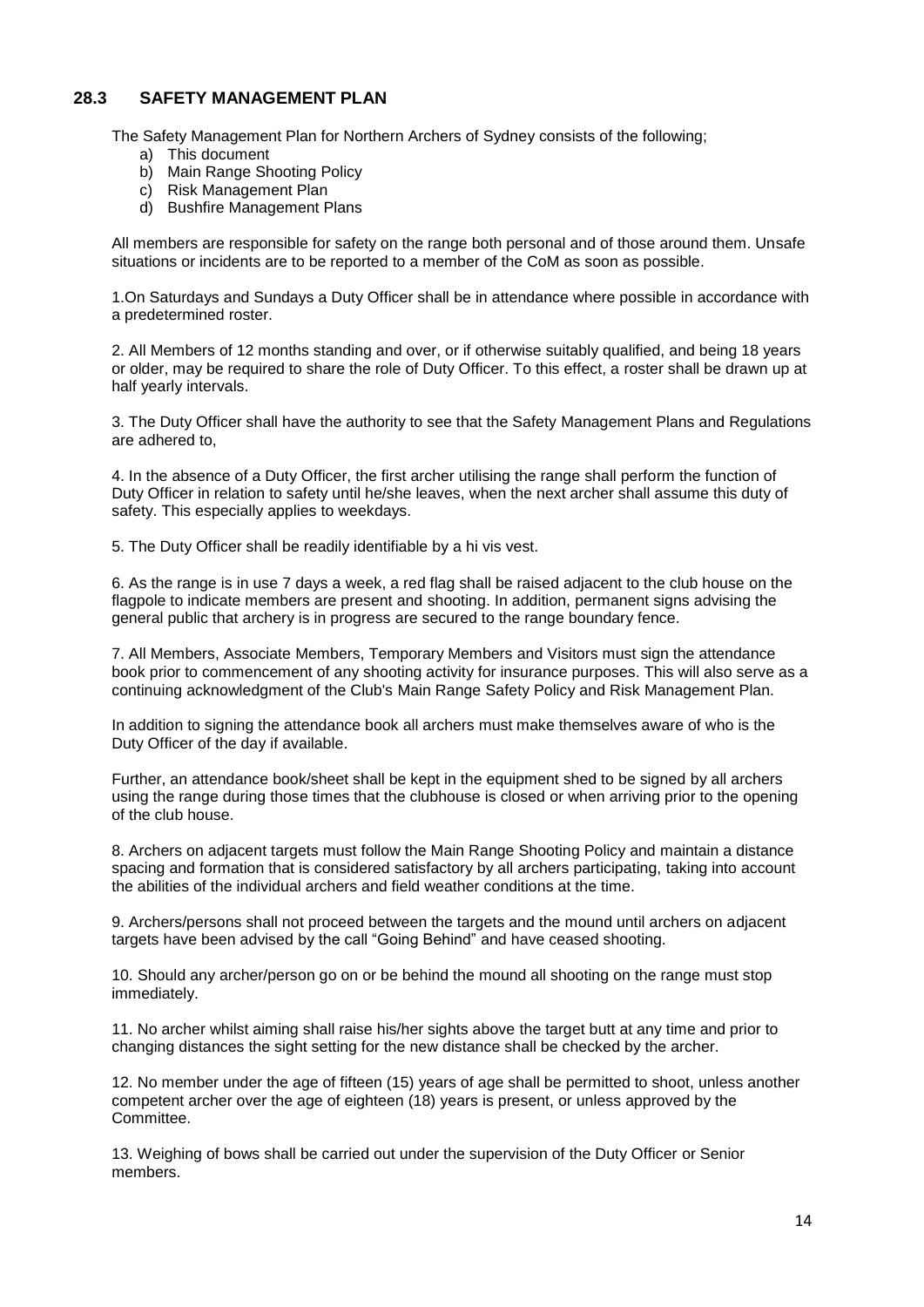14, If there is an unresolved dispute about Range Safety the Duty Officer may exercise discretion to take appropriate action to remedy the situation. His/Her decision shall be final.

15. A properly stocked St. John's First Aid kit, in accordance with the WHS Act shall be fixed to the wall in a readily accessible place in the club house.

16. The Range shall be kept clear of re-growth to ensure a clear a view as possible, this must be done in close coordination with Hornsby Council and Parks and Gardens to ensure compliance with their rules and regulations on native bush land.

17. All Members current and future must be aware of the Club's Main Range Shooting Policy and Risk Management Plan and sign the Safety Book, acknowledging that they have read, understand and accept the Safety Policy and Safety Management Plan and, in addition, that they have viewed the Training/Safety video.

18. The Main Range Safety Policy and Risk Management Plan shall be under constant review..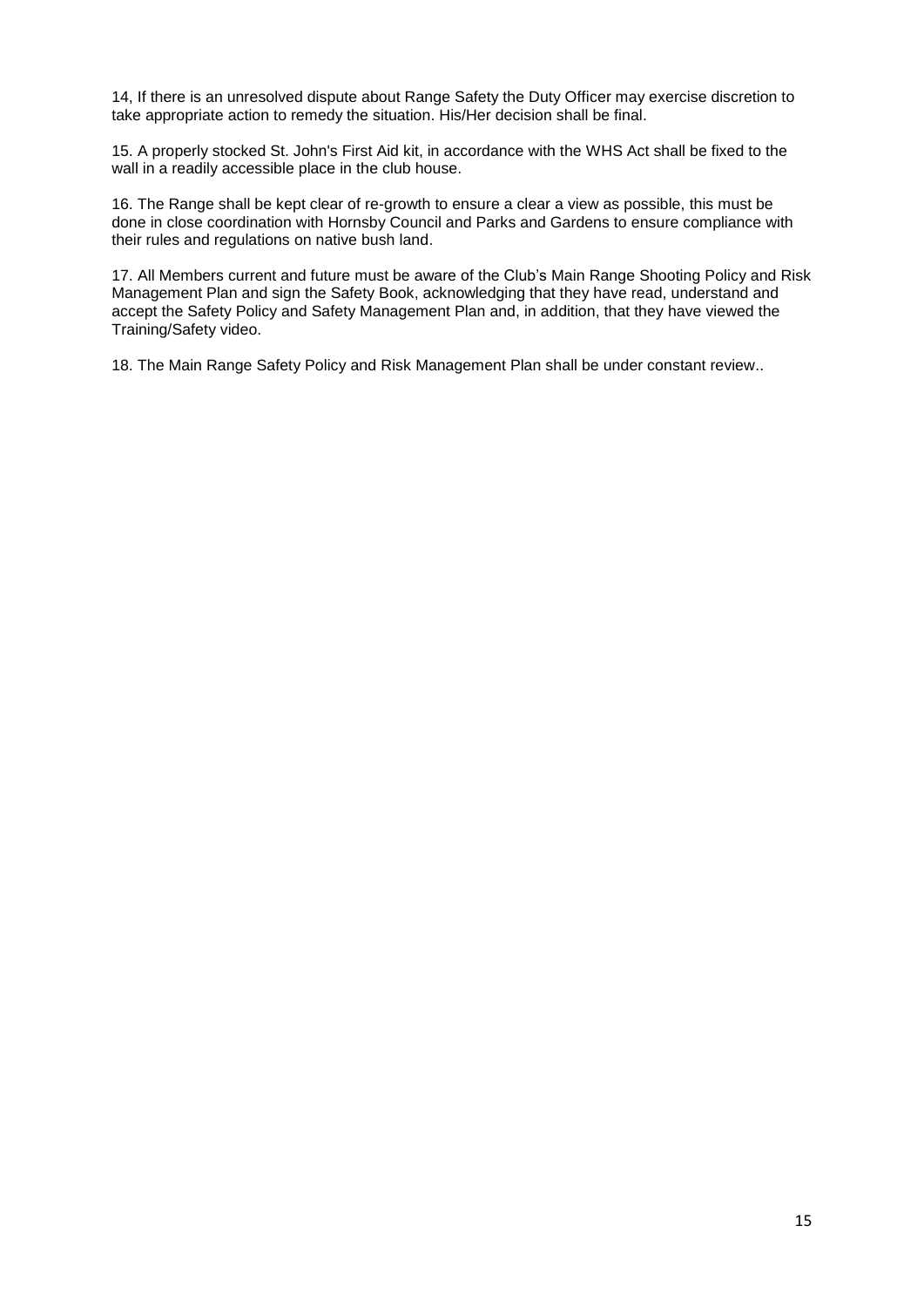# <span id="page-15-0"></span>**28.4 SMOKE FREE POLICY**

Northern Archers of Sydney Inc recognises that NSW legislation (Smoke-free Environment Act 2000) bans smoking in spectator areas for the duration of the sporting activity at:

- •Public sports grounds
- •Local council playing fields
- •Major sporting facilities.
- •Environmental (second hand) tobacco smoke is a health hazard and that non-smokers
- should be protected from it.
- •Role modelling can have a significant impact upon the junior members of the club.
- •Smoke free areas make smoking less visible and less socially acceptable.

•Smoke free areas support smokers who are trying to quit as well as reduce their overall cigarette consumption.

•Outdoor smoke free areas help to reduce the amount of cigarette butt litter (reducing cleanup costs, fire risk and children's health risk due to swallowing discarded butts).

•Smoke free environments are advantageous in attracting new members as well as positively promoting the club in the community.

Accordingly, the following policy shall apply to all members, administrators, officials, coaches, players, spectators, visitors and other volunteers and/or or staff of the club.

#### SMOKE FREE AREAS

Northern Archers of Sydney Inc requires the Main Range, 3D range, Beginners area and club house to be smoke free:

- •All indoor areas
- •All outdoor playing/training areas
- •All spectator areas (standing and seated, covered and uncovered)
- •All canteen, catering and eating and drinking areas
- •A designated smoking permitted area is located behind the club house

#### FUNCTIONS

•Club functions, including social and fundraising events and meetings, held at club facilities are to be smoke free.

•Club functions, including social and fundraising events and meetings, held away from club facilities are to be smoke free wherever possible.

•If provided, smokers may only smoke at outdoor designated smoking areas and are to dispose of cigarette butts safely before entering facilities.

•Invitations and advertising for functions, meetings and events will be promoted as smoke free.

#### NON-COMPLIANCE

All club committee members will enforce the smoke free policy and any non-compliance will be handled according to the following process:

•Explanation of the club policy and the NSW tobacco laws to the person/people concerned, including identification of the areas in which smoking is permitted

•Continued non-compliance with the policy should be handled by at least two committee members who will use their discretion as to the action taken, which may include asking the person/ people to leave the club facilities or function.

The club recognises the importance of educating club members, visiting competitors, and members of the public of the benefits of implementing a smoke free policy and will endeavor to provide information to assist this process.

#### POLICY REVIEW

This policy complies with both Hornsby Council and the NSO Smoke Free Policy No. 1045 and should be reviewed every 3 years.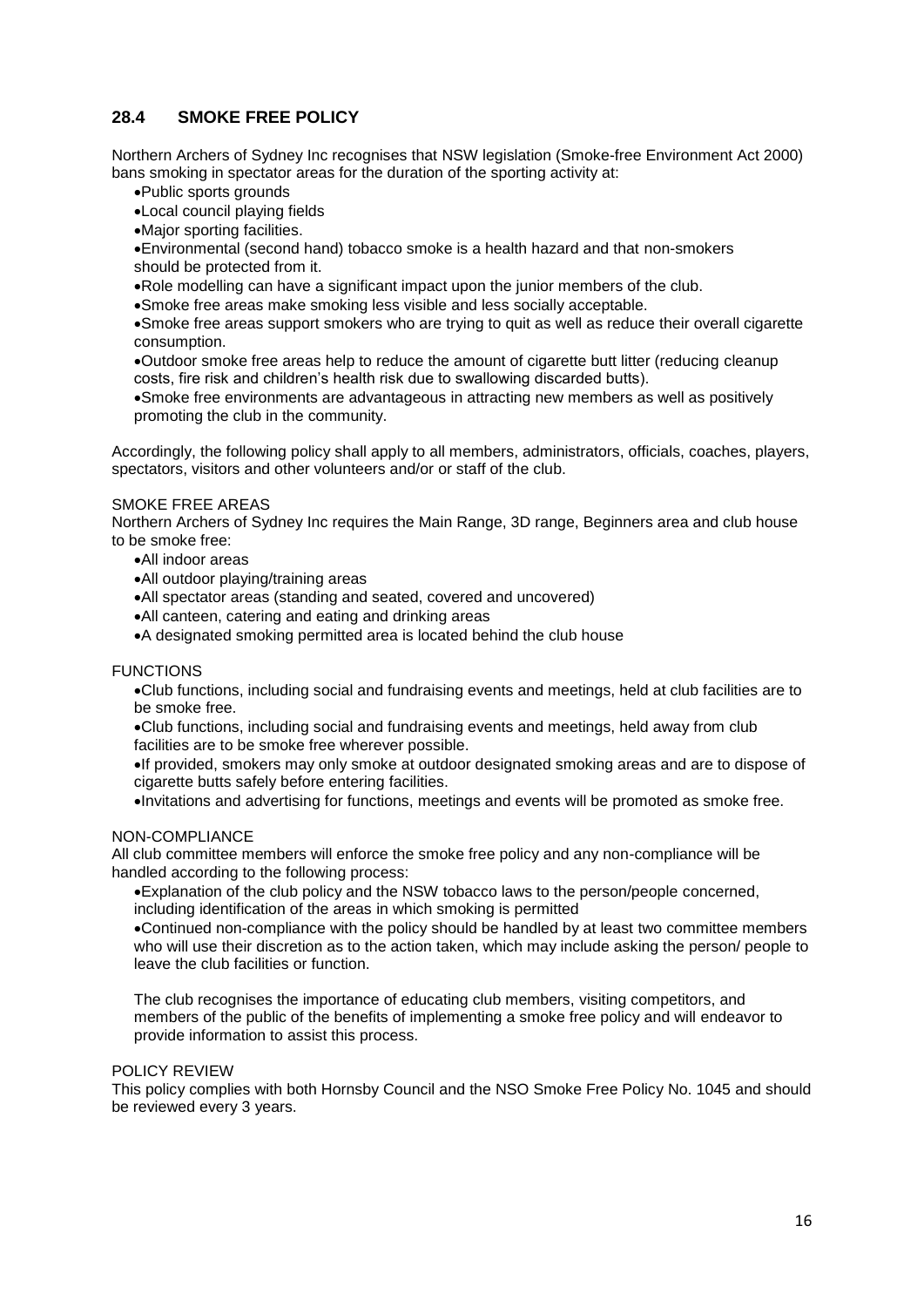# <span id="page-16-0"></span>**28.5 CLUB HARASSMENT POLICY**

Harassment in any shape or form, by one member to another is totally unacceptable and will not be tolerated. Harassment including, but not necessarily limited to race, colour, sex, sexual preference, mental or physical disability, marital status, family responsibility, pregnancy, religion, political affiliation or opinion, national extraction or social origin.

Should any member feel that they are experiencing some form of harassment they should raise this matter themselves, or through a third party, with the offending person(s). If continued harassment takes place they should then raise this matter, either themselves or through a third party, with the Committee of Management, which will deal with the matter as expeditiously as possible and to ensure that this matter is dealt with in such a manner that will preserve the harmonious relationships amongst all members.

All members have a responsibility to raise any perceived feelings of harassment to themselves or any other members through the appropriate channels so as to ensure that these matters are resolved forthwith and as such to maintain an atmosphere of acceptance and good fellowship.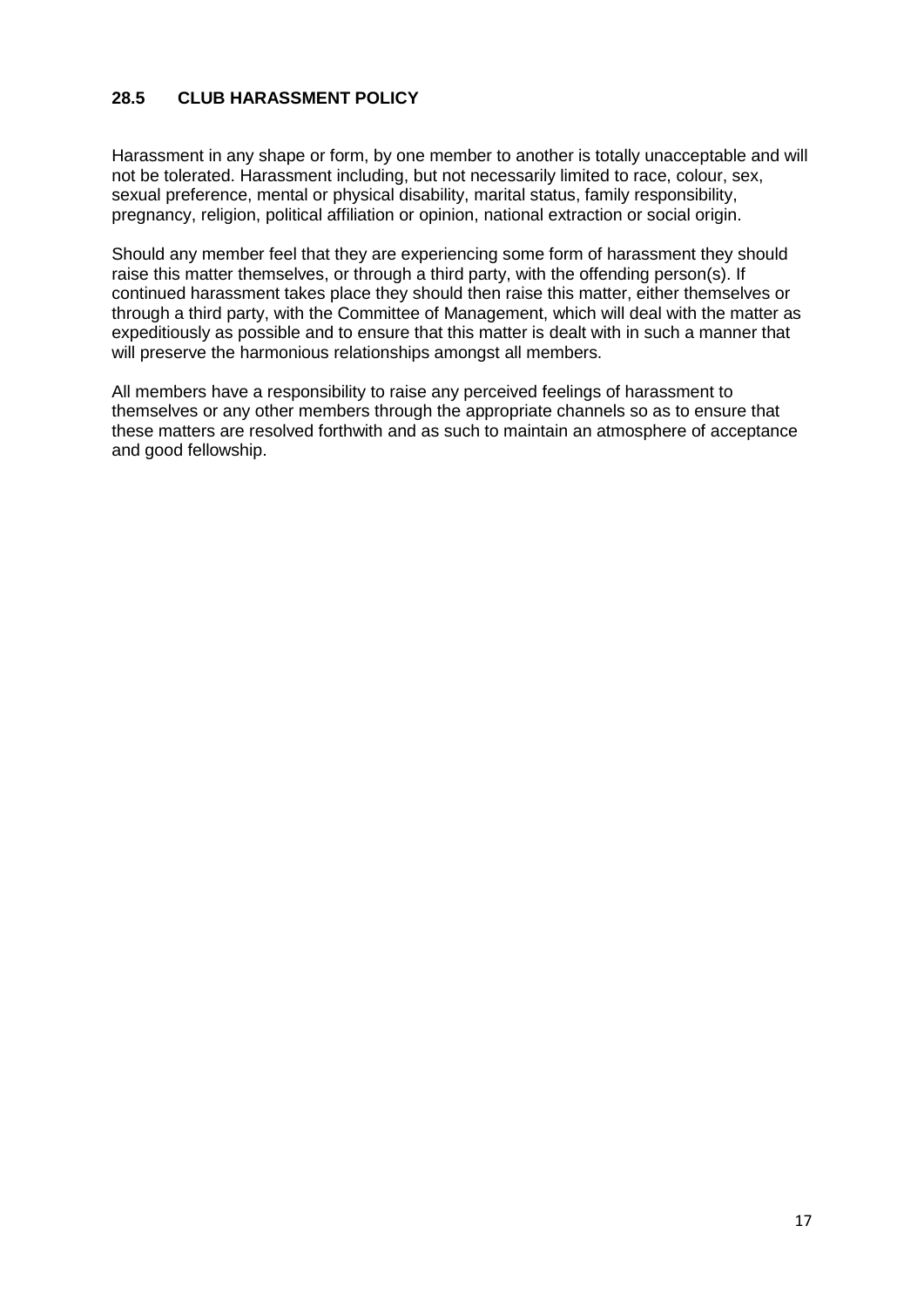# <span id="page-17-0"></span>**28.6** SOCIAL MEDIA POLICY

Northern Archers of Sydney Inc., hereafter referred to as NAS, recognises that Social media offers the opportunity for people of shared interest to more easily communicate and share their sport interests with each other.

Social media networking means any medium on the internet in which Northern Archers of Sydney Inc. (NAS) wishes to participate. Examples include but are not limited to Facebook, Twitter, YouTube, Blogs, MySpace, Wikipedia or other wikis, and Linkedin.

This policy aims to provide some guiding principles to follow when using social media in which NAS participates. This policy does not apply to the personal use of social media platforms by anyone associated with the sport in particular when there is no reference, inference or mentioned association to NAS, Archery Australia, RGBs or Clubs or its affiliates or related activities.

This policy applies to all NAS members, associate and social members, volunteers or any individual representing themselves as a member of NAS.

#### **Guiding Principles**

The web is not anonymous. NAS members, registered affiliates, volunteers and staff should assume that everything they write can be traced back to them.

NAS will not, and expects that users will not, post any materials that falls into any of the following categories and may have any materials removed that:

- Have content that the moderator deems inappropriate, which includes but is not limited to swearing, abusive language and inappropriate photos.
- Persons wishing to participate in the medium under the NAS banner will be required to use their full name, no pseudonyms are permissible.
- Defame abuse, harasses, stalk, threaten or otherwise violate the legal rights (such as rights of privacy and publicity) of others.
- Images of children (minors under the age of 18 years) may not be replicated on any site without written permission of the child's parent or guardian. This also includes names, address, performances or any personal details concerning the individual.
- Publish, post, distribute or disseminate any defamatory, infringing, obscene, indecent, misleading or unlawful material or information.
- Upload or attach files that contain software or other material protected by intellectual property and copyright laws (or by rights of privacy of publicity) unless the user owns or controls the rights thereto or has received all necessary consents.
- Upload or attach files that contain viruses, corrupted files, or any other similar software or programs that may damage the operation of another's computer. That discriminates against a member of the community based on sex, race, sexuality, religion or any other issue.
- Advertise for any products, business or services.
- Link or refer to inappropriate content of an explicit nature.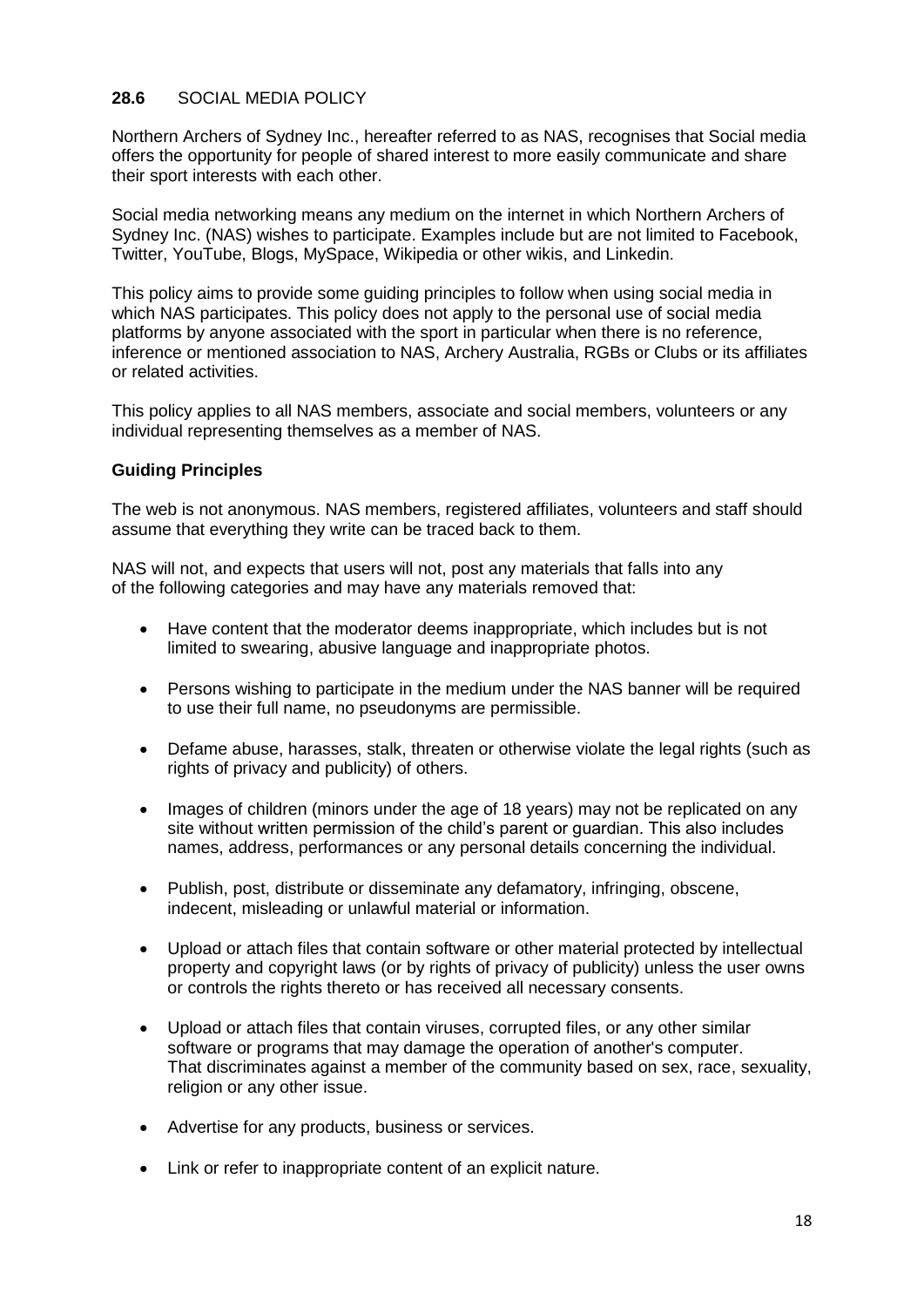- Refer to personal details including address, phone number or any other contact details.
- Spam the wall or incite or encourage other users to spam the wall with any kind of content.

It must be recognised that Archery Australia Inc. has a Social Media Policy, which also applies to anyone associated with the sport of archery, refer to the AA website for more detail.

Remember that honesty is always the best policy, especially online. It is important for you to recognise that the web is a permanent record of your online actions and opinions. Be mindful of what you post to social media and as it may come back to you in later life.